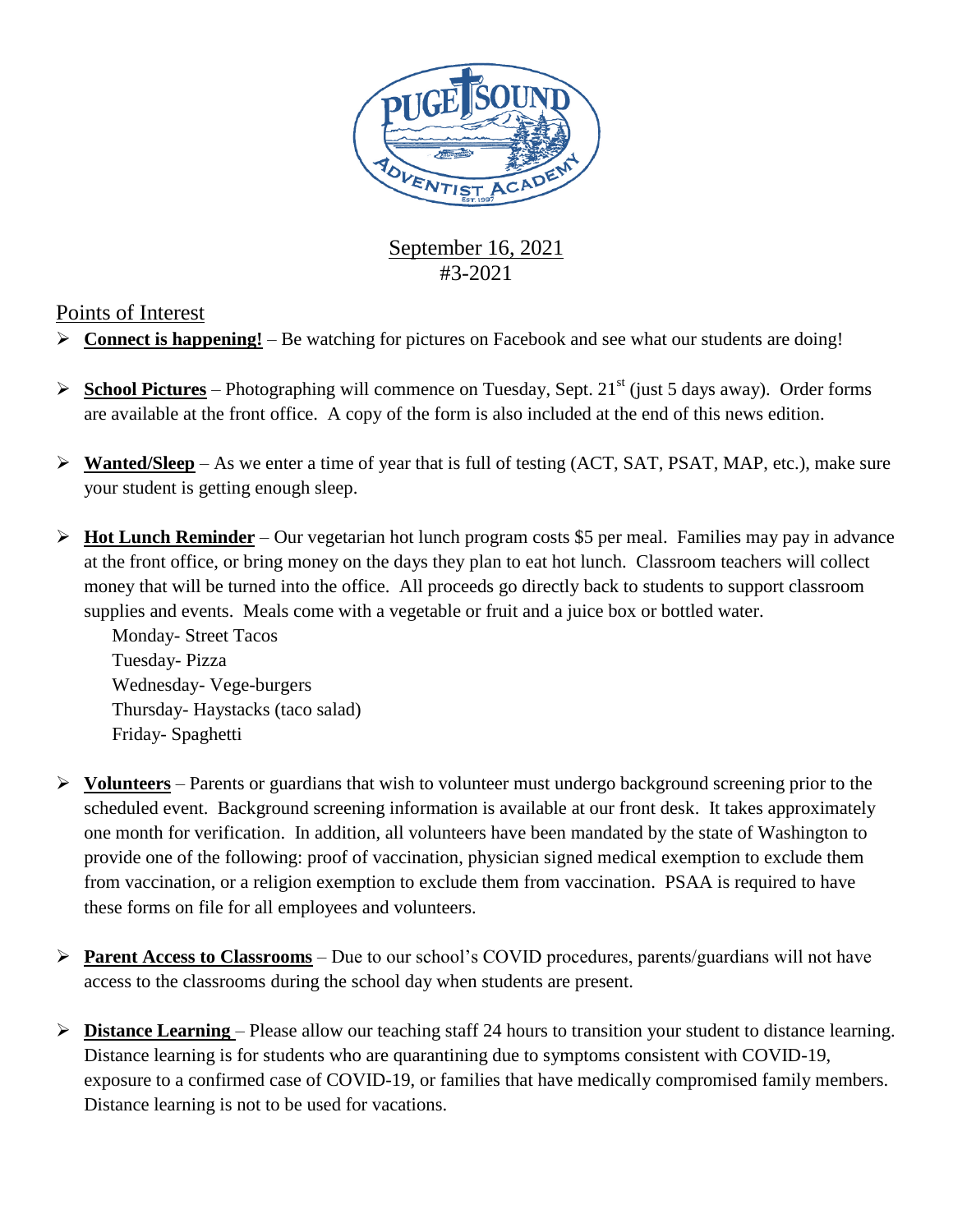- **Prearranged Absence**  If you or your student has an event planned that will take them away from school, please be sure to fill a prearranged absence at least two weeks in advance. This allows teachers to gather any work and supplies to send home that will help keep your student up to date with their school work. Students will have two days following their return to submit work for full credit. We understand that emergencies arise and will work with families during times of crisis.
- **Shark Store** –We have partnered with Winners Sportswear, a local Bellevue business, to provide this great opportunity. Best of all, you can order throughout the year and pick up your items locally. Both PSAA & KSDA items are available. Once you choose the item you want you can choose if you want a PSAA or KSDA logo. Happy shopping! [https://winnerssportswear.com/product-category/shop-spiritwear/puget](https://winnerssportswear.com/product-category/shop-spiritwear/puget-sound-adventist-academy-ksda/)[sound-adventist-academy-ksda/](https://winnerssportswear.com/product-category/shop-spiritwear/puget-sound-adventist-academy-ksda/)

#### **Important Dates**

Sept.  $21<sup>st</sup>$  School Pictures Oct. 6 Adventist College Fair Oct. 11-15 PSAAWeek of Prayer

#### **Sharks Athletics**

Coach Nye has emailed important information concerning athletics for the 2021-22 school year. If you have not received this information, please contact our front office so we can update your email for our records.

For the most accurate list of game times & locations, please check the Athletics website at [https://psaasharks.com/#.](https://psaasharks.com/)

**Scroll down for school picture form**↓